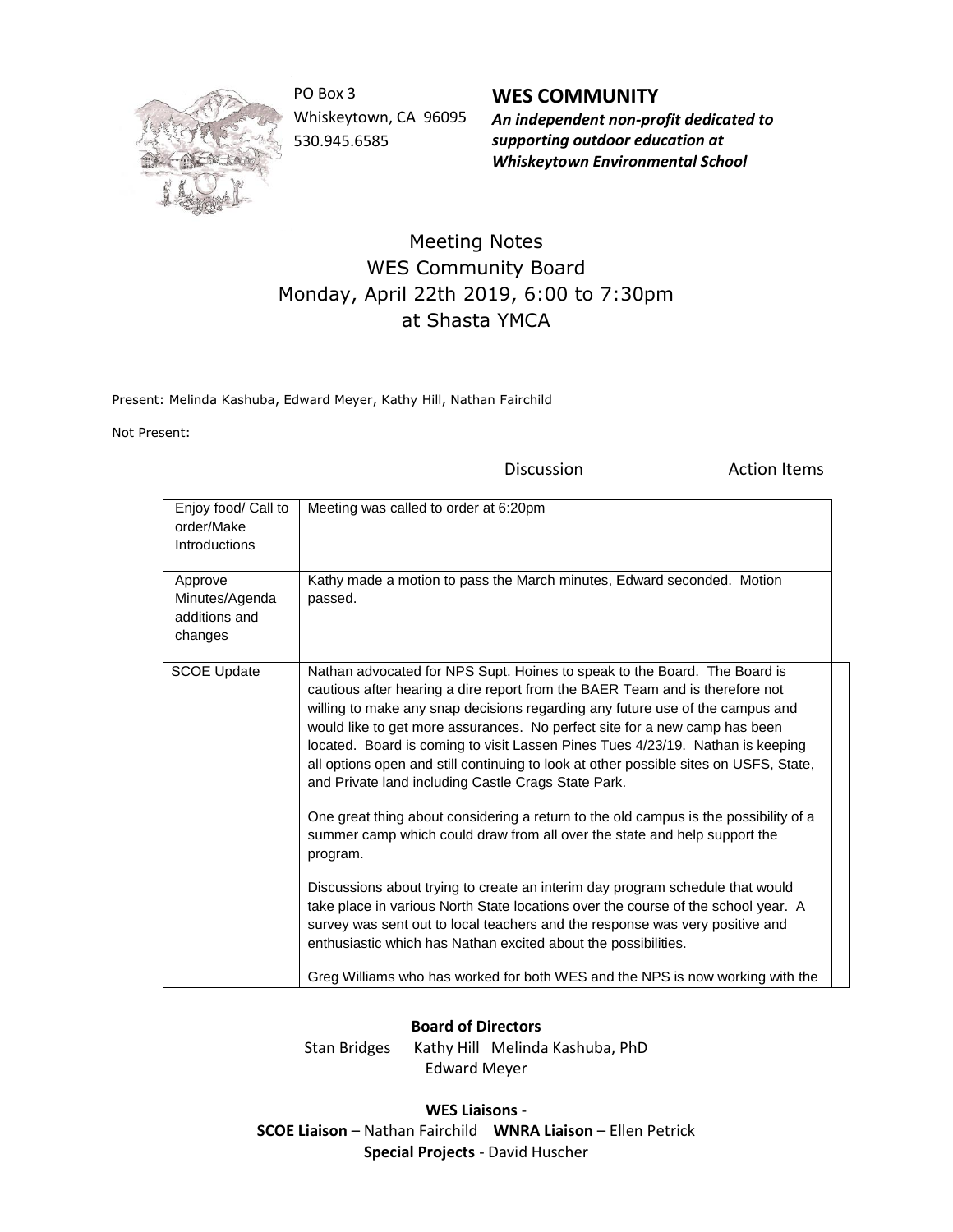|                                                                                          | Planetarium and will be working seasonally at the park.                                                                                                                                                                                                                                                                                                                                                                         |
|------------------------------------------------------------------------------------------|---------------------------------------------------------------------------------------------------------------------------------------------------------------------------------------------------------------------------------------------------------------------------------------------------------------------------------------------------------------------------------------------------------------------------------|
|                                                                                          | Short discussion regarding Domokur Architecture and the continued plan to get<br>them on board as a consultant with the help of a grant. Grant still pending.<br>Domokur has a long history of designing camps around the country and will<br>provide a wealth of information and experience.                                                                                                                                   |
| <b>WNRA Update</b>                                                                       | County Office of Ed meeting went very well with NPS Supt. Hoines giving a very<br>informed and positive presentation. Governing theme was that the BAER team<br>misrepresented the potential geologic impacts and further review has made<br>officials feel more confident in the relative safety of the most parts of the campus<br>area. NPS sees the great value of having the school there as an asset to the<br>community. |
|                                                                                          | Staffing is very low at the park presently with the recent departure of several<br>permanent personnel and difficulties in hiring new positions. Hiring is proving to be<br>a huge hurdle. YCC seasonal jobs are open for the summer for 15-18 yr olds.                                                                                                                                                                         |
|                                                                                          | Ellen is going to many different programs to present on the park around the<br>community.                                                                                                                                                                                                                                                                                                                                       |
|                                                                                          | Getting the kayak program up and running with a new reservation line and will be<br>offered Wed-Sun over the summer. Volunteer training is on May 30 <sup>th</sup> at the kayak<br>shed at Oak Bottom.                                                                                                                                                                                                                          |
| <b>Treasurers Report</b>                                                                 | Sat. is the ribbon cutting and reopening of Oak Bottom Marina from 11-1.<br>No current balance available for this meeting.                                                                                                                                                                                                                                                                                                      |
|                                                                                          | \$84.60 square and \$62.00 cash for a total of \$146.60 from Sat T-shirt and cup<br>sales at Whole Earth and Watershed Fest.                                                                                                                                                                                                                                                                                                    |
|                                                                                          | Kathy has taken care of 990N (Federal), 199N (State), RRF-1 (State Attorney<br>General) tax forms and all are submitted.                                                                                                                                                                                                                                                                                                        |
|                                                                                          | PO Box paid for this month.                                                                                                                                                                                                                                                                                                                                                                                                     |
| On-going<br><b>Business</b>                                                              |                                                                                                                                                                                                                                                                                                                                                                                                                                 |
| Assistance to<br>Schools: Cascade-<br>Union and<br>Buckeye School of<br>the Arts Funding | WES Com on behalf of Buckeye School of the Arts was awarded grant funding<br>through the Carr Fire Disaster Relief Fund thanks to Melinda submitting the grant<br>application. WES Community will receive the funds and then transfer them via<br>check to Lena.                                                                                                                                                                |
|                                                                                          | No word from Cascade-Union, no response to Melinda's messages. According to<br>Lena they are still planning on coming. Will wait to hear from either the school or<br>Lena.                                                                                                                                                                                                                                                     |
| Sweatshirt sales<br>and Tie Dye<br>Extravaganza                                          | Eventbrite did not work out with setting up appointments. Flyer that has been out<br>to the public has the hours of the event listed as 1-4pm. Board members and<br>volunteers will arrive at 11:30am to set up. Kathy will bring tie dye, signage, and<br>related supplies. Ted will get word out on social media this week.                                                                                                   |
| Recap Whole<br>Earth and                                                                 | Community was overwhelmingly positive about WES and the campus and very<br>supportive about bringing the program back.                                                                                                                                                                                                                                                                                                          |